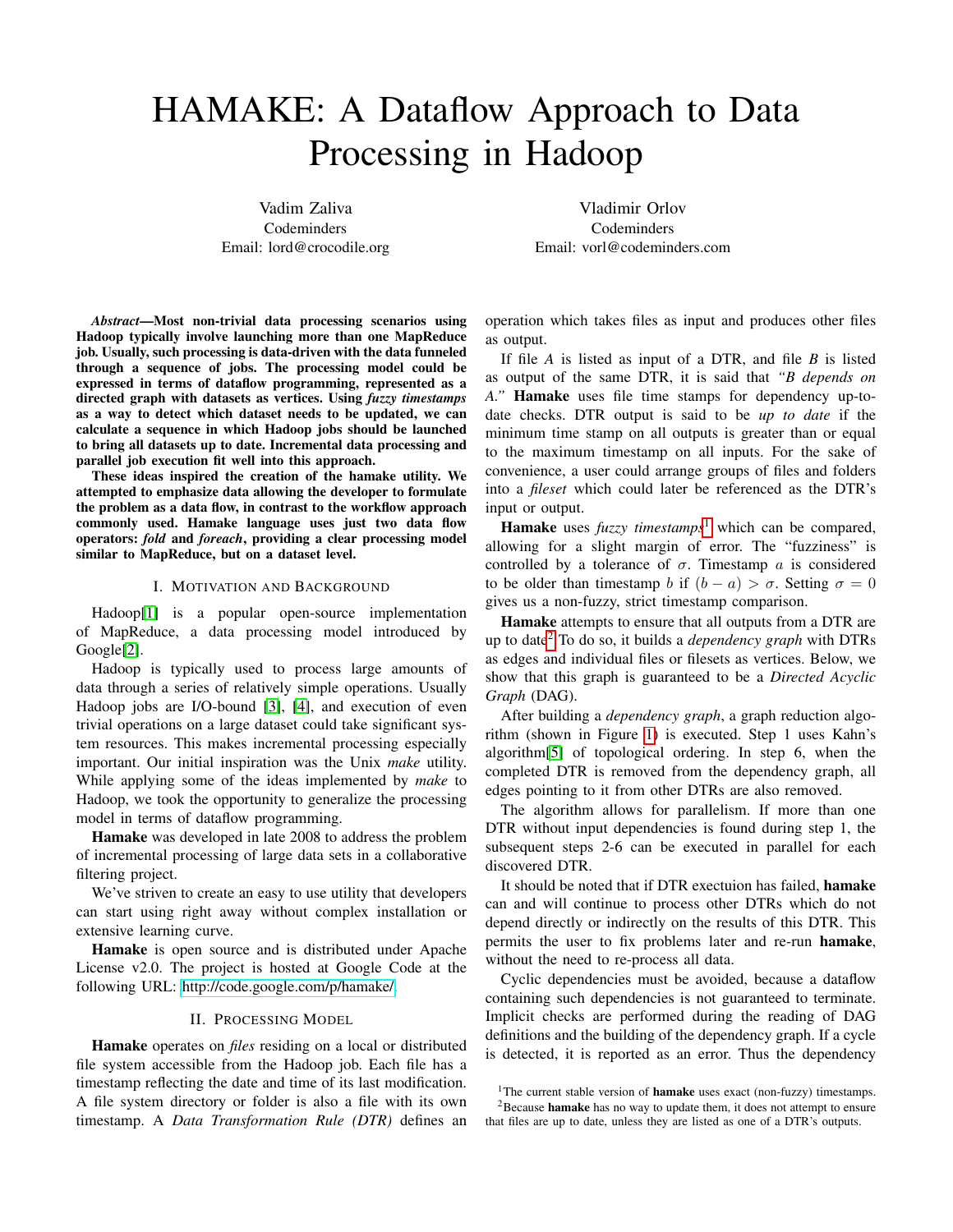

<span id="page-1-0"></span>Fig. 1. hamake dependency graph reduction algorithm

graph used by hamake is assured to be a *directed acyclic graph*.

However, hamake supports a limited scenario of iterative processing with a feature called *generations*. Each input or output file can be marked with a *generation* attribute. Any two files referencing the same path in the file system while having different generations are represented as two distinct vertices in the dependency graph. This permits resolution of cyclic dependencies within the context of a single hamake execution.

One useful consequence of hamake dataflow being a DAG is that for each vertex we can calculate the list of vertices it depends on directly and indirectly using simple *transitive closure*. This allows us to easily estimate the part of a dataflow graph being affected by updating one or more files, which could be especially useful for datasets where the cost of recalculation is potentially high due to data size or computational complexity.

Hamake is driven by dataflow description, expressed in a simple XML-based language. The full syntax is described in [\[6\]](#page-3-5). The two main elements, *fold* and *foreach*, correspond to two types of DTRs. Each element has input, output, and processing instructions. The execution of processing instructions brings the DTR output up to date.

*Fold* implies a many-to-one dependency between input and output. In other words, the output depends on the entirety of the input, and if any of the inputs have been changed, the outputs need to be updated. *Foreach* implies a one-to-one dependency where for each file in an input set there is a corresponding file in an output set, each updated independently.

Hamake dataflow language has declarative semantics making it easy to implement various dataflow analysis and optimization algorithms in the future. Examples of such algorithms include: merging dataflows, further execution parallelization, and analysis and estimation of dataflow complexity.

# III. PARALLEL EXECUTION

While determining the sequence and launching of Hadoop jobs required to bring all datasets up-to-date, hamake attempts to perform all required computations in the shortest possible time. To achieve this, hamake aims for maximal cluster utilization, running as many Hadoop jobs in parallel as cluster capacity permits.

There are three main factors that drive job scheduling logic: file timestamps, dependencies, and cluster computational capacity. On the highest level, DTR dependencies determine the sequence of jobs to be launched.

In the case of *fold* DTR, a single Hadoop job, PIG script or shell command, may be launched, and hence there is no opportunity for parallel execution. In the example shown in Figure [2,](#page-1-1) since fileset *B* depends on all files in fileset *A*, a single job associated with *fold* DTR will be executed.



<span id="page-1-1"></span>Fig. 2. Decomposition of *fold* DTR

A *foreach* DTR works by mapping individual files in fileset *A* to files in fileset *B*. Assuming that fileset *A* consists of 3 files:  $a_1$ ,  $a_2$ ,  $a_3$ , the dependency graph could be represented as shown in Figure [3.](#page-1-2) In this case, we have an opportunity to execute the three jobs in parallel.



<span id="page-1-2"></span>Fig. 3. Decomposition of *foreach* DTR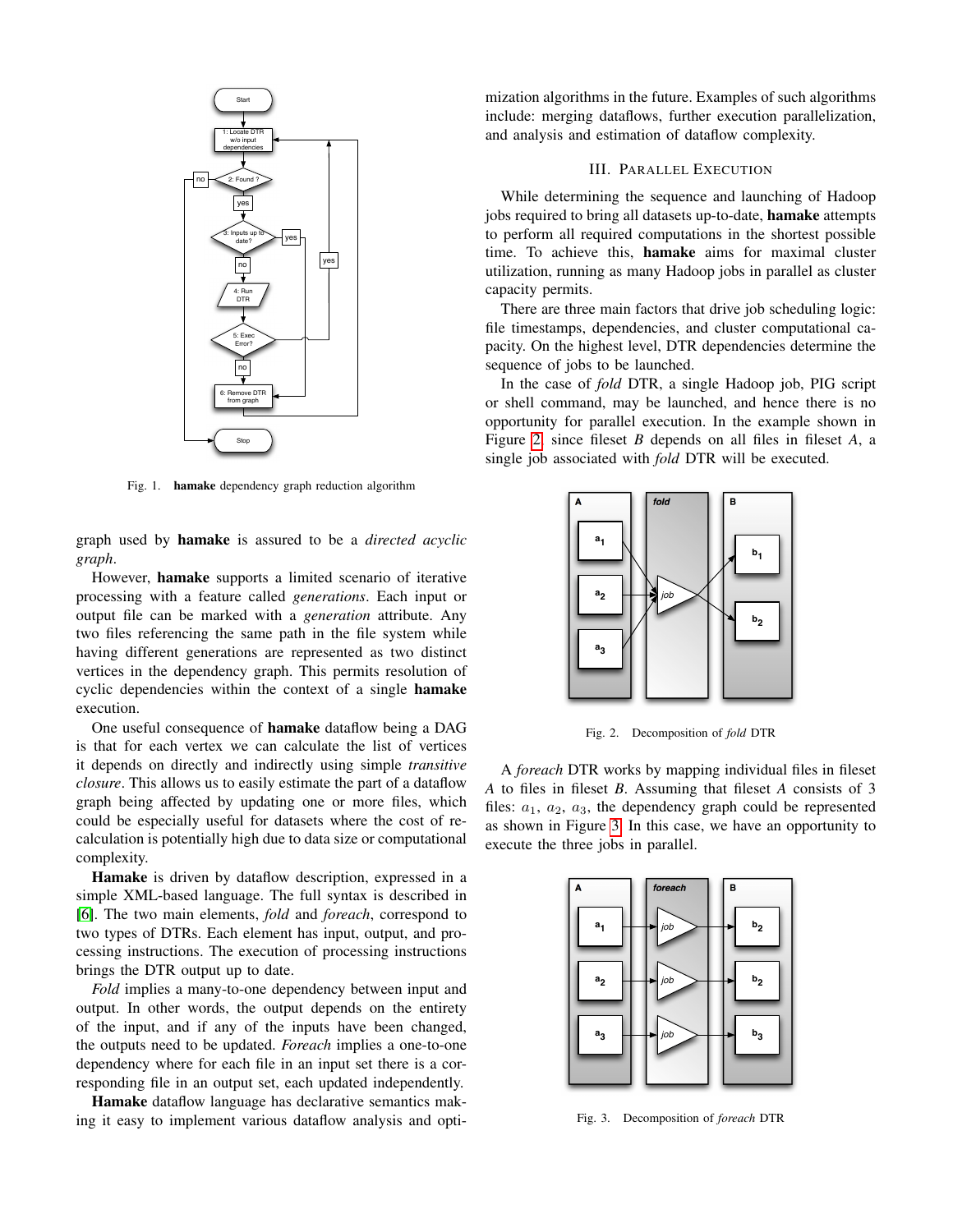The Hadoop cluster capacity is defined in terms of the number of *map slots* and *reduce slots*. When a DTR launches a Hadoop job, either directly as defined by *mapreduce* processing instruction or via PIG script, a single job will spawn one or more *mapper* or *reducer* tasks, each taking one respective slot. The number of mappers and reducers launched depends on many factors, such as the size of the HDFS block, Hadoop cluster settings, and individual job settings. In general, hamake has neither visibility of nor control over most of these factors, so it does not currently deal with individual tasks. Thus hamake parallel execution logic is controlled by a command line option specifying how many jobs it may run in parallel.

#### IV. EXAMPLE

In a large, online library, the hamake utility can be used to automate searches for duplicates within a corpus of millions of digital text documents. Documents with slight differences due to OCR errors, typos, differences in formatting, or added material such as a foreword or publishers note can be found and reported.

To illustrate hamake usage, consider the simple approach of using the *Canopy clustering algorithm*[\[7\]](#page-3-6) and a *vector space model*[\[8\]](#page-3-7) based on word frequencies. The implementation could be split into a series of steps, each implemented as *MapReduce job*:

| <i>ExtractText</i>  | Extract a plain text from native document                   |
|---------------------|-------------------------------------------------------------|
|                     | format (e.g. PDF).                                          |
| Tokenize            | Split plain text into tokens which roughly                  |
|                     | correspond to words. Deal with hyphens,                     |
|                     | compound words, accents, and diacrit-                       |
|                     | ics, as well as case-folding, stemming,                     |
|                     | or lemmatization, resulting in a list of                    |
|                     | normalized tokens.                                          |
|                     | FilterStopwords Filter out stopwords, like a, the, and are. |
| <i>CalculateTF</i>  | Calculate a feature vector of term frequen-                 |
|                     | cies for each document.                                     |
| FindSimilar         | Run Canopy clustering algorithm to group                    |
|                     | similar documents into clusters using co-                   |
|                     | sine distance as a fast approximate dis-                    |
|                     | tance metric.                                               |
| <b>OutputResult</b> | Output document names, which are found                      |
|                     | in clusters with more than one element.                     |

Each of the six MapReduce jobs produces an output file which depends on its input. For each document, these jobs must be invoked sequentially, as the output of one task is used as input of the next. Additionally, there is a configuration file containing a list of stop words, and some task outputs depend on this file content. These dependencies could be represented by a DAG, as shown in Figure [4,](#page-3-8) with vertices representing documents and jobs assigned to edges. The XML file describing this dataflow in hamake language is shown as Listing [1.](#page-2-0)

5

```
\langle file id=" output" path="/result.txt" />
  8
     <foreach name="Extraction<in put>nputs<br>- include idref="input" /
         12 </ i n p u t>
        <outpu\epsilon\ltfile id=" plainText" path="/txt/${foreach:filename}" />
        </\,outpu\,t>\leqmapreduce jar="${lib}/hadoopJobs.job" main="com.example.TextExtractor">
 17 <parame ter>
18 <l i t e r a l v a l u e ="${ f o r e a c h : p a t h}" />
           </ parameter>20 <parameter><br>21 <reference idref="plainText" />
 22 </parameter><br>23 </mapreduce><br>24 </foreach>
25
     <foreach name="Tokenize">
 27 <input><br>28 <file id="plainText" path="/txt" />
        \langle input\rangle30 <ou tpu t>
                   id = "tokens" path = " / tokens / $ { foreach: filename } " ></\sigmautpu
        \leq sarpa\leq is r = "${ lib }/hadoopJobs . job " main="com . example . Tokenizer">
 34 . . .<br>35 </mapreduce>
     \langle for each>37
     <foreach name="FilterStopWords">
        <in put>40 <f i l e i d =" st o pW o r d s " p at h =" / st o p w o r d s . t x t " />
41 <f i l e i d =" t o k e n s " p at h =" / t o k e n s " />
        \langle/input\rangle<outpu\odot\lefile id="terms" path="/terms/${foreach:filename}" \ge45 </ ou tpu t>
46 <mapreduce j a r ="${ l i b }/ h a d o o p J o b s . j o b " main="com . e xam ple . T o k e ni z e r ">
 47 . . .
         </ mapreduce>\langle foreach>50
51 <foreach name="CalculateTF">
 52 <input><br>53 <file id="terms" path="/terms" />
        \lt/ in put
        <outpu\epsilon\epsilon id="TFVector" path="/TF" />
        </output\leqmapreduce jar="${ dist }/hadoopJobs.job" main="com.example.CalculateTF">
 59 ...<br>60 </mapreduce><br>61 </foreach>
 62
     <fold name="FindSimilar">
 64 <i n p u t>
65 <f i l e i d =" TFVect o r " p at h =" / TF" />
        \langle/input><output>\leinclude idref="clustersList" path="/clusters"/>
        < / output\ddot{\phantom{1}}\leq surpaction j ar = "${ lib }/hadoopJobs.job" main="com.example.Canopy">
 71 ...<br>72 </mapreduce><br>73 </fold>
 74
 .<br>75 <fold name="OutputResult">
 76 <i n p u t>
77 <f i l e i d =" c l u s t e r s L i s t " p at h =" / c l u s t e r s " />
        \langle in put\rangle79 <ou tpu t>
80 <i n cl u d e i d r e f =" o u t p u t " />
        \langle output\rangle\leqmapreduce jar="${lib}/hadoopJobs.job" main="com.example.OutputSimilarBooks">
 83 . . .
         </ mapreduce\ge\langle fold
 86</project>
```
 $<$ fileset id="input" path="/doc" mask="\*.pdf" />

The first DTR (lines 10-25) converts a document from a native format such as PDF to plain text. The input of the DTR is a reference to the */doc* folder, and the output is the */txt* folder. The *foreach* DTR establishes one-to-one dependencies between files with identical names in these two folders. The Hadoop job which performs the actual text extraction is defined using the *mapreduce* element. It will be invoked by hamake for each unsatisfied dependency. The job takes two parameters, defined with *parameter* elements - a path to an original document as the input and a path to a file where the plain text version will be written. The remaining five DTRs are defined in a similar manner.

Hamake, when launched with this XML dataflow definition, will execute a graph reduction algorithm, as shown in Figure [1,](#page-1-0)

<span id="page-2-0"></span>Listing 1. *hamakefile*, describing process for detecting duplicate documents  $\langle 2 \rangle$  and  $\langle 2 \rangle$  reading="UIF-8"?> 1<?xml version="1.0" encoding="UTF−8"?><br>2<project name="FindSimilarBooks">

<sup>3</sup>  $\langle$ property name="lib" value="/lib/" />